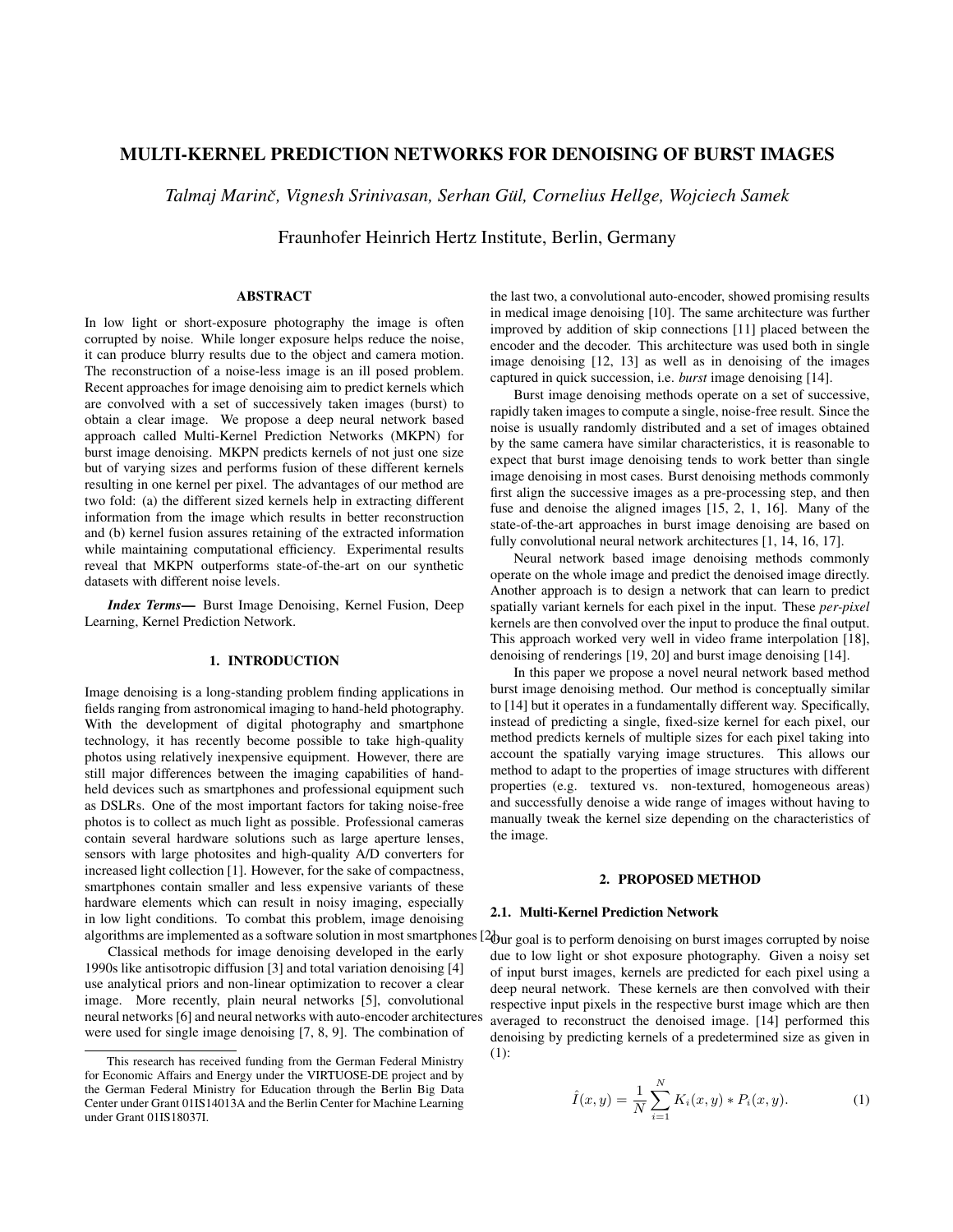

Fig. 1: The proposed Multi-Kernel Prediction Network architecture. It predicts per pixel kernels of various sizes for each of the input images in a burst. The input of the network is a burst sequence of length  $N = 8$ , p is the sum of predefined kernel sizes and S is the set of these kernels. Each of the burst images is deconvolved by the predicted per pixel kernels as seen in Fig. 2 and averaged to the final output. The numbers below the blocks represent the 3-dimensional data structure at different levels of the architecture. The dimensions correspond to the *height* × *width* × *channel*.

However, images consist of heterogeneous patches where every pixel in a patch is different compared to its surrounding pixels. Flat regions like sky in an image would provide for a more certain prediction while densely cluttered leaves in an image would provide for more uncertainties in the prediction. The predicted kernels should be able accommodate to the different regions and pixels in the image. Naturally, kernels of predetermined size cannot successfully adapt to the diversity of pixels in the images.

Our method, Multi-Kernel Prediction Networks (MKPN) is a direct extension of the [14] and [18]. To the best of our knowledge this is the first attempt to utilize multiple kernels of different sizes predicted by a neural network for image denoising. Although [21] combine different kernels, they assume a fixed size of the kernel and do not use a deep learning based approach. MKPN predicts kernels of different sizes for each pixel in the image belonging to the set of burst images instead of predicting fixed-size kernels. The predicted kernels of different sizes are then convolved with each pixel in the input image from the set of noisy burst images which are then averaged to obtain the final reconstruction as described in (2):

$$
\hat{I}(x,y) = \frac{1}{N \times |S|} \sum_{i=1}^{N} \sum_{s \in S} K_i^s(x,y) * P_i^s(x,y).
$$
 (2)

Here  $N$  is the length of the input burst,  $S$  is the set of kernel sizes,  $K_i^s(x, y)$  is a kernel with size s for pixel located at  $I_i(x, y)$  and  $P_i^s(x, y)$  is a patch with size s in  $I_i$  centered at  $(x, y)$ .  $I_i$  is the i-th image from the input burst. Kernels of different sizes extract and accumulate information from image structures with different characteristics.

Ideally, MKPN will work well when many kernels of different sizes are used. However, convolving each kernel with its corresponding patch significantly increases the required amount of computations. In order to reduce the amount of computations, we apply two enhancements:

Separable Kernel Estimation: We approximate the 2D kernels by a linear combination of separable 1D kernels [22, 18]. In this way the number of learnable parameters is reduced from  $n^2$  to  $2n$ 

for each kernel of size  $n \times n$ , significantly reducing the computation cost.

Kernel Fusion: Instead of convolving each kernel separately with each image in the burst, MKPN performs in-place kernel addition as described in (3), before the convolution operation:

$$
\tilde{K}_i(x, y) = \frac{1}{|S|} \sum_{s \in S} K_i^s(x, y).
$$
 (3)

The accumulated kernels  $\tilde{K}_i(x, y)$  are then convolved with the corresponding image patches in a single operation, as shown in (4):

$$
\hat{I}(x,y) = \frac{1}{N} \sum_{i=1}^{N} \tilde{K}_i(x,y) * P_i(x,y).
$$
 (4)

This essentially brings the number of convolution operations equal to that of [14]. The computational cost of the in-place additions is negligible. Note that model compression [23, 24] and efficient representations [25] can further reduce the computational costs.

## 2.2. Network Architecture

Fig. 1 shows an overview of the MKPN architecture. MKPN has a typical U-Net [26] shape resembling the architectures of [14, 18]. The network consists of convolutional layers, ReLU activation functions, average pooling layers and billinear upsampling layers. The convolutional layers use  $3 \times 3$  filters with zero padding and stride one, and are always followed by a ReLU activation function. The average pooling layers have a pool size of  $2 \times 2$  and stride two, which in effect decreases the spatial resolution by a factor of two. On the contrary, the billinear upsampling layer increases the spatial resolution by a factor of two.

A series of convolutional and average pooling layers encode the input features into a latent representation. Series of bilinear upsampling and convolutional layers decode these features to predict the per pixel kernels. After each upsampling layer, the high resolution features from the encoder side of the architecture are concatenated to the decoder side.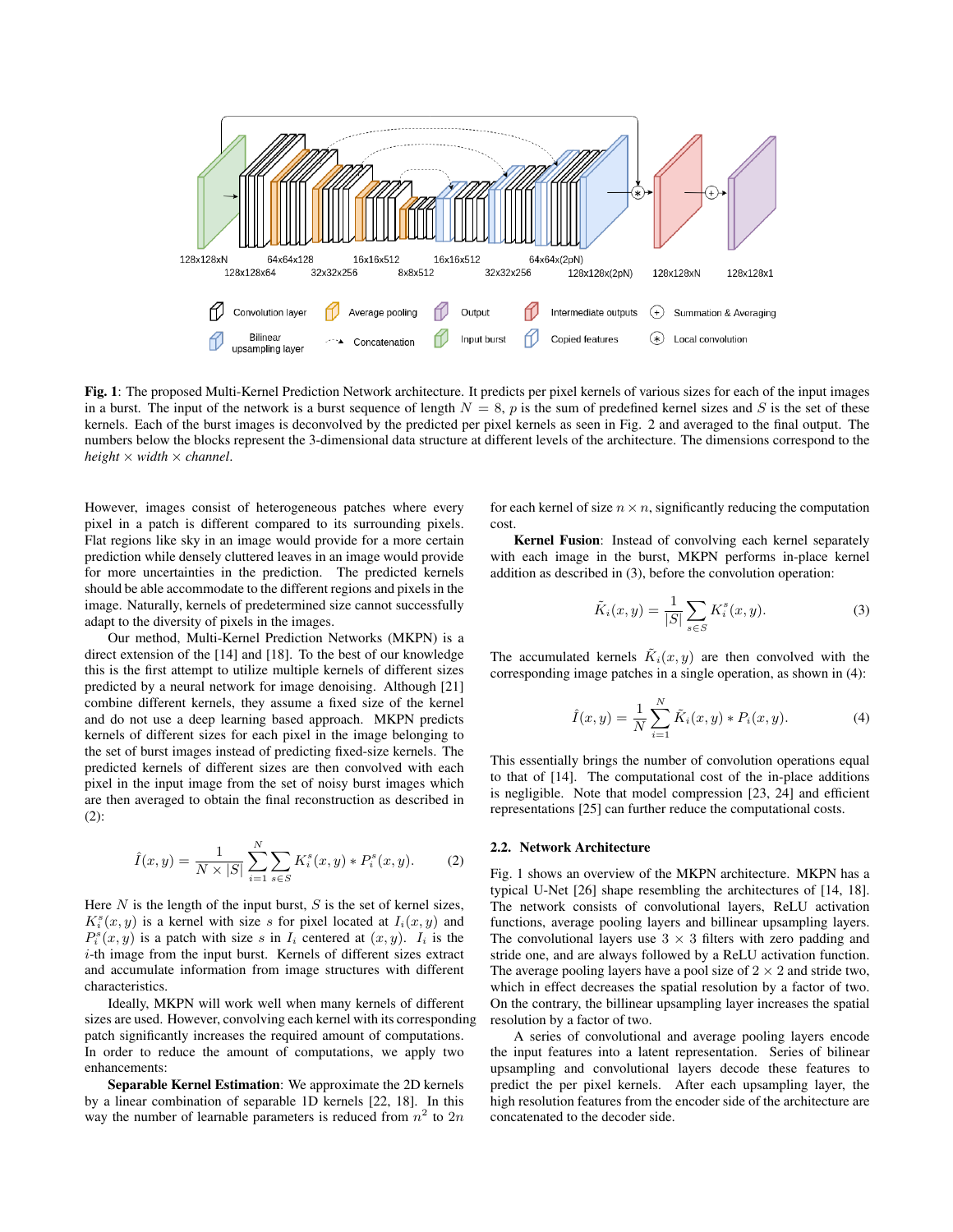

Fig. 2: Kernel fusion of the kernels of various sizes. For each kernel size  $128^2$  kernels are predicted. Each kernel corresponds to a pixel in the input image. Kernels corresponding to the same pixel are averaged at inference. Convolving all kernels over a single input image results in an intermediate output, which is a part of intermediate outputs in Fig. 1.

The channel dimension of the layers of the last convolution block is  $2p \cdot N$ , where p is the sum of the predefined sizes of different kernels and  $N$  is the number of images in the input burst. For example, if the selected kernel sizes are  $5 \times 5$  and  $11 \times 11$ , then  $p = 5 + 11 = 16$ . In addition, another billinear upsampling layer is employed which scales up the learned linear combinations of 1D per pixel kernels of various sizes to match the input shape. Outer products of 1D kernels are computed to produce the 2D kernels. These kernels are applied on the input burst using local convolution as shown in Fig. 2. Lastly, the deconvolved burst images are averaged to produce the final output.

#### 2.3. Training Parameters

All experimental models were trained in end-to-end fashion using backpropagation.

Total loss consists of basic and annealing loss as devised in [14]. Basic loss is composed of mean squared error on pixel intensities and L1 loss on gradient intensities between the denoised image  $\hat{I}$ and the ground truth I:

$$
\ell(\hat{I}, I) = \lambda_1 \left\| \hat{I} - I \right\|_2^2 + \lambda_2 \left\| \nabla \hat{I} - \nabla I \right\|_1.
$$
 (5)

The basic loss tries to make the average of all estimations  $\hat{I}_i^s$  close to the ground truth  $I$ . However, using only the basic loss can lead to convergence at an undesirable local minima that does not utilize all the images in the burst effectively [14]. Therefore, we add a second loss term *annealing loss* to (5) that attempts to make each estimation  $\hat{I}_i^s$  close to the ground truth *I* independently. The total loss is obtained as follows:

$$
\mathcal{L}(\hat{I},I) = \ell(\hat{I},I) + \beta \alpha^t \sum_{i=1}^N \sum_{s \in S} \ell(\hat{I}_i^s, I), \tag{6}
$$

where  $N$  is the number of images in the burst,  $S$  is the set of kernel sizes,  $\beta$  and  $\alpha$  are the hyperparameters controlling the weight decay, t is the training step, and  $\lambda_1 + \lambda_2 = 1$ . Please note that

during training we discard in-place addition of kernels to enable better convergence. However, once the network is well trained, the in-place addition can help speed up inference.

## 3. EXPERIMENTS

We followed the same procedure for dataset generation and noise estimation as in [14]. We trained our models and evaluated their performance on synthetically generated datasets from the Open Images dataset [27].

#### 3.1. Data Generation

The images from the Open Images dataset were  $4\times$  downsampled in each dimension using a box filter to reduce noise and compression artifacts. Random patches of size  $128 \times 128$  were sampled from the images and those were used for both creating the ground truth and the remaining  $N - 1$  burst images, where N is the total number of images in the burst. These burst images are offset from the first image by  $x_i$  and  $y_i$ , where  $x_i$  and  $y_i$  are the offsets of image  $i$  in horizontal and vertical directions, respectively. The offsets simulate misalignments between consecutive frames caused by hand movements that may occur during handheld photography. Values for  $(x_i, y_i)$  are sampled with probability  $n/N$  from a 2D uniform integer distribution between [−16, 16], otherwise from a 2D uniform integer distribution between [−2, 2], where n ∼ Poisson(λ).

The burst images are also considered to be noisy, and hence a signal dependent Gaussian noise is added to the burst:

$$
x_p \sim \mathcal{N}(y_p, \sigma_r^2 + \sigma_s y_p),\tag{7}
$$

where  $x_p$  is the noisy measurement of true intensity  $y_p$  at pixel p. Read and shot noise parameters  $\sigma_r$  and  $\sigma_s$  are sampled uniformly from  $[10^{-3}, 10^{-1.5}]$  and  $[10^{-2}, 10^{-1}]$ , respectively. These ranges were selected from the real observed data. Synthetic train dataset is generated on the fly, while the test datasets are pre-generated using different gains (noise levels) that correspond to a fixed set of read and shot noise parameters. The selected values simulate the light sensitivities that correspond to the ISO settings on a real camera. The read and shot noise for each gain is as given:

- Gain  $\propto 1$ :  $\sigma_r = 10^{-2.1}, \sigma_s = 10^{-2.6}$ ,
- Gain  $\propto 2$ :  $\sigma_r = 10^{-1.8}, \sigma_s = 10^{-2.3}$ ,
- Gain  $\propto 4$ :  $\sigma_r = 10^{-1.4}$ ,  $\sigma_s = 10^{-1.9}$ ,
- Gain  $\propto 8$ :  $\sigma_r = 10^{-1.1}, \sigma_s = 10^{-1.5}$ .

## 3.2. Noise Estimation

The camera noise is estimated from the first image in a burst. The noise estimate helps the model denoise beyond the noise levels of the training data [14]. It is defined as:

$$
\hat{\sigma}_p = \sqrt{\sigma_r^2 + \sigma_s \max(x_p, 0)},\tag{8}
$$

where  $x_p$  is the intensity of pixel p in the first image of a burst. In real data the noise parameters  $\sigma_r$  and  $\sigma_s$  are available in the DNG raw image format [28]. This noise estimate is of the same dimension as the burst images and is appended to the end of the burst.

In all our experiments, we set the parameters as follows  $N = 8$ ,  $\lambda = 1.5$ ,  $\beta = 100$  and  $\alpha = .9998$ .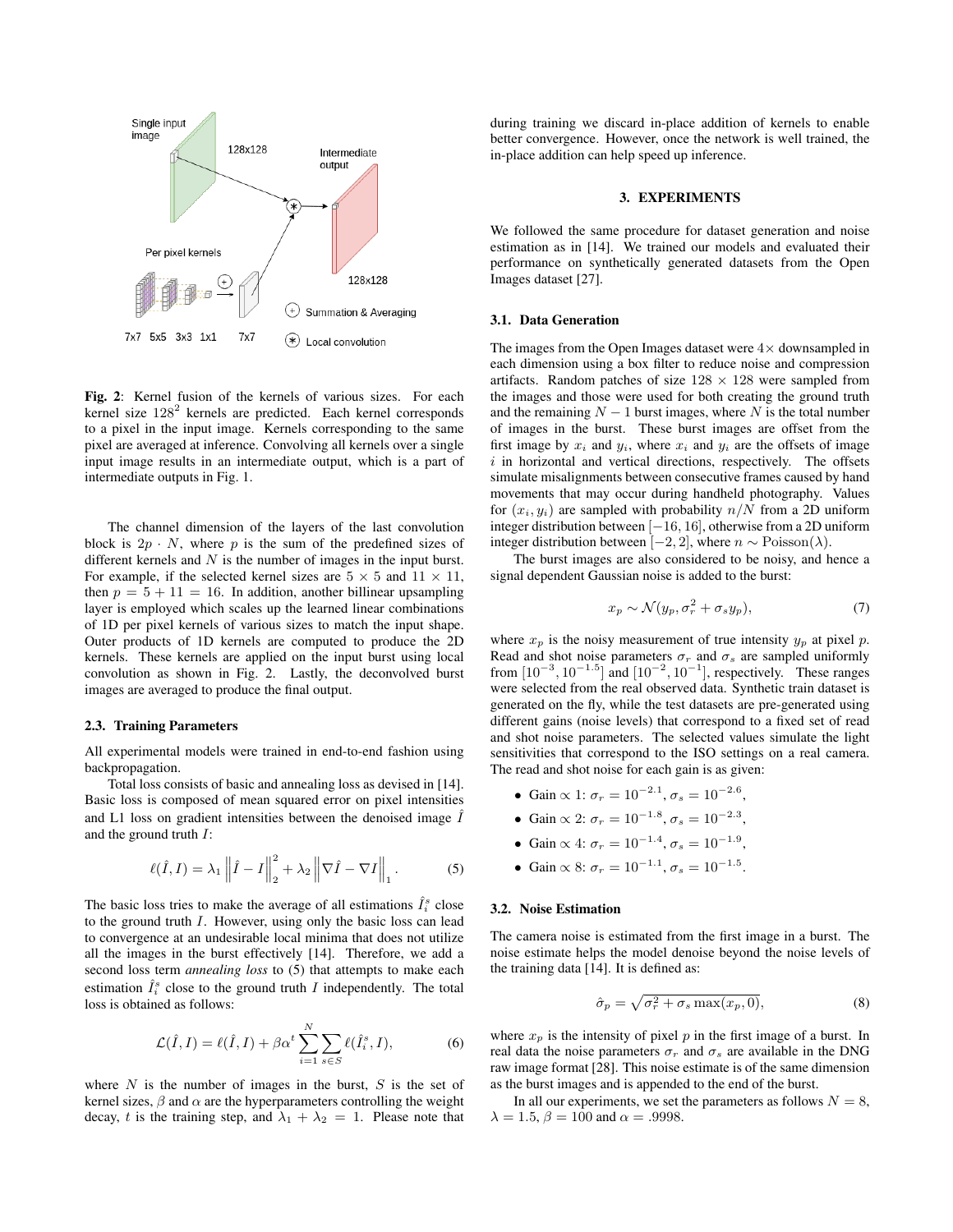Table 1: Results on test datasets with different gains (noise levels) in measures of PSNR and SSIM, where Gain  $\propto$  8 is the noisiest. MKPN outperforms the state-of-the-art KPN [14] and other KPN variations.

|                    | Gain $\propto$ 1 |       | Gain $\propto$ 2 |       | Gain $\propto$ 4 |       | Gain $\propto$ 8                        |       |
|--------------------|------------------|-------|------------------|-------|------------------|-------|-----------------------------------------|-------|
| Model              |                  |       |                  |       |                  |       | PSNR SSIM PSNR SSIM PSNR SSIM PSNR SSIM |       |
| <b>MKPN</b>        | 35.10            | 0.925 | 32.22            | 0.878 | 28.61            | 0.781 | 25.78                                   | 0.692 |
| <b>KPN</b> [14]    | 34.28            | 0.914 | 31.46            | 0.862 | 27.86            | 0.756 | 24.90                                   | 0.654 |
| $KPN L_{25}$       | 34.96            | 0.922 | 32.04            | 0.871 | 28.44            | 0.770 | 25.66                                   | 0.686 |
| $KPN L_{13}$       | 34.71            | 0.918 | 31.77            | 0.870 | 28.15            | 0.772 | 25.34                                   | 0.683 |
| $KPN L_{11}$       | 34.67            | 0.919 | 31.78            | 0.871 | 28.15            | 0.773 | 25.26                                   | 0.679 |
| KPN L <sub>9</sub> | 34.57            | 0.917 | 31.63            | 0.867 | 28.07            | 0.769 | 25.34                                   | 0.681 |
| $KPN L_7$          | 34.54            | 0.918 | 31.65            | 0.866 | 28.10            | 0.765 | 25.37                                   | 0.679 |
| KPN L <sub>5</sub> | 34.30            | 0.906 | 31.36            | 0.855 | 27.76            | 0.754 | 24.88                                   | 0.658 |
| $KPN L_3$          | 33.65            | 0.897 | 30.79            | 0.844 | 27.26            | 0.735 | 24.55                                   | 0.632 |
| $KPNL_1$           | 31.66            | 0.837 | 28.50            | 0.759 | 24.32            | 0.607 | 21.30                                   | 0.486 |

## 3.3. Results and Discussion

In the experiments we performed using MKPN, we define the sizes of the kernels in advance –  $S \in \{1, 3, 5, 7, 9, 11\}$ . The kernel sizes and the number of kernels however, are not limited to these and can be used in any combination to produce the best results for a given dataset. The two enhancements are utilized in the end-to-end training of MKPN, as explained in Section 2.1. We evaluate the performance of MKPN by comparing it to state-of-the-art models for burst image denoising:

- KPN [14] is a kernel prediction network that outputs perpixel kernels of *fixed* size (set here to  $5 \times 5$ ) which are then convolved with the input burst images to obtain the output.
- KPN  $L_n$  where  $n \in \{1, 3, 5, 7, 9, 11, 13, 25\}$  and  $L_n$  stands for kernel sizes of  $n \times n$ . Here, the network architecture is the same as KPN but the network predicts separable kernels [18] to reduce the computational burden (cf. Section 2.1). In total, we train eight models with different kernel sizes  $n$ .

Each model was trained for 1M iterations and evaluated on four pre-computed test datasets, each one generated with a different noise level. Quantitative analysis is performed using objective quality metrics such as PSNR and SSIM [29] as shown in Table 1. For a qualitative evaluation, we visually inspect the images of MKPN and state-of-the-art models as shown in Fig. 3 and Fig. 4.

Table 1 compares the performance of different models and shows the average values for the four test datasets with different noise levels. It is to be noted that KPN L<sup>5</sup> performs almost the same as KPN [14] with a reduced number of computations due to the separable kernels. Among the state-of-the-art models, we find that KPN  $L_{25}$  shows superior performance – even better than KPN [14]. The results in Table 1 also indicate that the results, in terms of PSNR and SSIM, get better as the size of the kernel increases. This can be attributed to the increased information that the kernels can extract from the surrounding region of the pixel and use it for better denoising. MKPN, on the other hand, combines the different kernels and outperforms all state-of-the-art models – KPN [14] and the derived KPN  $L_n$  on all test datasets for each noise level.

In Fig. 3 and Fig. 4, we inspect the denoised images from the test dataset to reveal the properties of different kernel sizes and the advantages of MKPN over KPN. The first row displays the full image while the second row shows an enlarged part marked by the green rectangle in the corresponding images in the first row. The order of images in the columns is as follows – noisy input burst,

(a) input burst (b) KPN  $[14]$  (c) KPN  $L_{25}$  (d) MKPN (e) ground truth



Fig. 3: Example of denoising an image of a bear at Gain  $\propto$  4. The detailed fur is recovered best by MKPN. KPN L<sub>25</sub> that uses a large kernel oversmooths the details of the fur. Best viewed on a screen.



Fig. 4: Example of denoising an image of a grasshopper at Gain  $\propto$  8. The detailed legs and smooth background are best recovered by the proposed method MKPN. Best viewed on a screen.

denoising results of KPN [14], KPN  $L_{25}$ , MKPN and the ground truth. In Fig. 3, we find that the reconstructed image of KPN [14] is better than that of KPN  $L_{25}$ . Although, in Table 1, KPN  $L_{25}$ performed superior to other state-of-the-art models, the denoised images from KPN L<sub>25</sub> are oversmoothed due to the large size of the kernels. Hence, using a large kernel results in suboptimal visual quality of the denoised image. MKPN restores the structure of fur in Fig. 3 with more detail than other state-of-the-art models. In Fig. 4, KPN [14] fails to smooth out the background well enough. This is due to the small kernel trying to greedily denoise the local region, giving it an unrealistic texture. KPN  $L_{25}$ , on the other hand, denoises the background efficiently, but fails to recover the sharp edges. With MKPN, the legs of the grasshopper are reconstructed sharply while having a smooth background.

While KPN models with small kernels are able to reconstruct detailed features more successfully, their performance on flat, homogeneous areas is worse compared to the KPN models using larger kernels. On the other hand, KPN models with larger kernels tend to oversmooth the detailed features. MKPN manages to alleviate the shortcomings of the KPN models relying on fixed kernel sizes.

### 4. CONCLUSION

Burst image denoising, with its inherent challenges, remains to be an open problem. In this work, we propose MKPN, a DNN based method for denoising of burst images captured by handheld cameras. The novelty of this method lies in predicting kernels of different sizes and performing kernel fusion by in-place addition before the convolution operation. MKPN effectively combines the